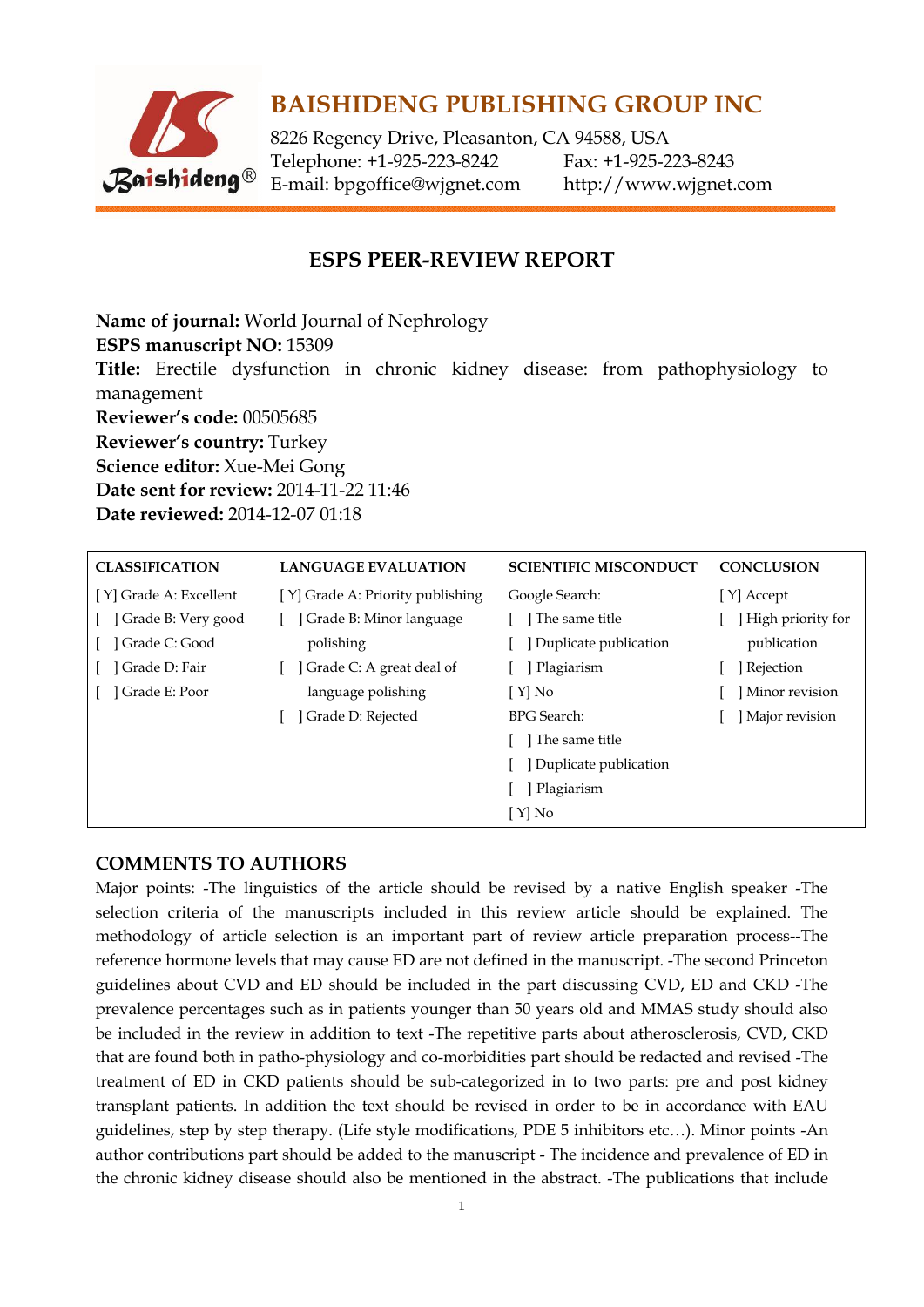

8226 Regency Drive, Pleasanton, CA 94588, USA Telephone: +1-925-223-8242 Fax: +1-925-223-8243 E-mail: bpgoffice@wjgnet.com http://www.wjgnet.com

histo-pathologic evaluations such as testicular biopsy demonstrating reduced spermatogenesis in the CKD may be added to text. -The negative impact of zinc deficiency on sperm motility may be mentioned in the text. -The patient with the peripheral artery disease that medicated with pde3 inhibitors such as cilostazol must not be prescribed pde5i due to interaction with them. -References of the article should be checked to correct the spelling errors.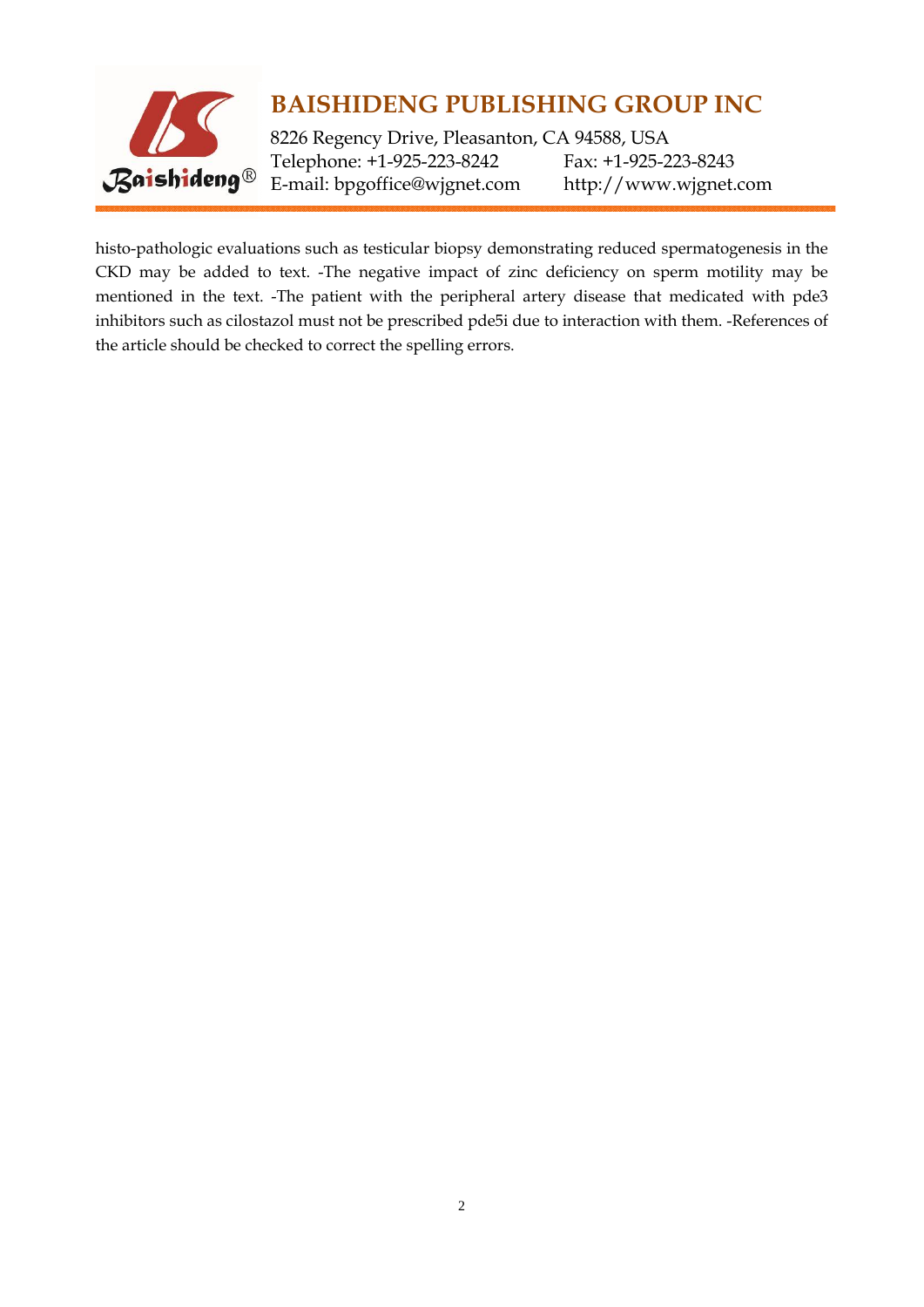

8226 Regency Drive, Pleasanton, CA 94588, USA Telephone: +1-925-223-8242 Fax: +1-925-223-8243 E-mail: bpgoffice@wjgnet.com http://www.wjgnet.com

### **ESPS PEER-REVIEW REPORT**

**Name of journal:** World Journal of Nephrology **ESPS manuscript NO:** 15309 **Title:** Erectile dysfunction in chronic kidney disease: from pathophysiology to management **Reviewer's code:** 00505700 **Reviewer's country:** United States **Science editor:** Xue-Mei Gong **Date sent for review:** 2014-11-22 11:46 **Date reviewed:** 2014-11-26 01:26

| <b>CLASSIFICATION</b>  | <b>LANGUAGE EVALUATION</b>   | <b>SCIENTIFIC MISCONDUCT</b> | <b>CONCLUSION</b>  |
|------------------------|------------------------------|------------------------------|--------------------|
| [Y] Grade A: Excellent | Grade A: Priority publishing | Google Search:               | ] Accept           |
| Grade B: Very good     | [Y] Grade B: Minor language  | The same title               | High priority for  |
| ] Grade C: Good        | polishing                    | Duplicate publication        | publication        |
| Grade D: Fair          | Grade C: A great deal of     | Plagiarism                   | Rejection          |
| Grade E: Poor          | language polishing           | $[ Y]$ No                    | [Y] Minor revision |
|                        | Grade D: Rejected            | <b>BPG</b> Search:           | Major revision     |
|                        |                              | The same title               |                    |
|                        |                              | Duplicate publication        |                    |
|                        |                              | Plagiarism                   |                    |
|                        |                              | $[Y]$ No                     |                    |

#### **COMMENTS TO AUTHORS**

This is an excellent review of important clinical challenges pertaining to ED in chronic kidney disease. Overall, the article is well-written. There are minor grammar issues that need to be addressed.